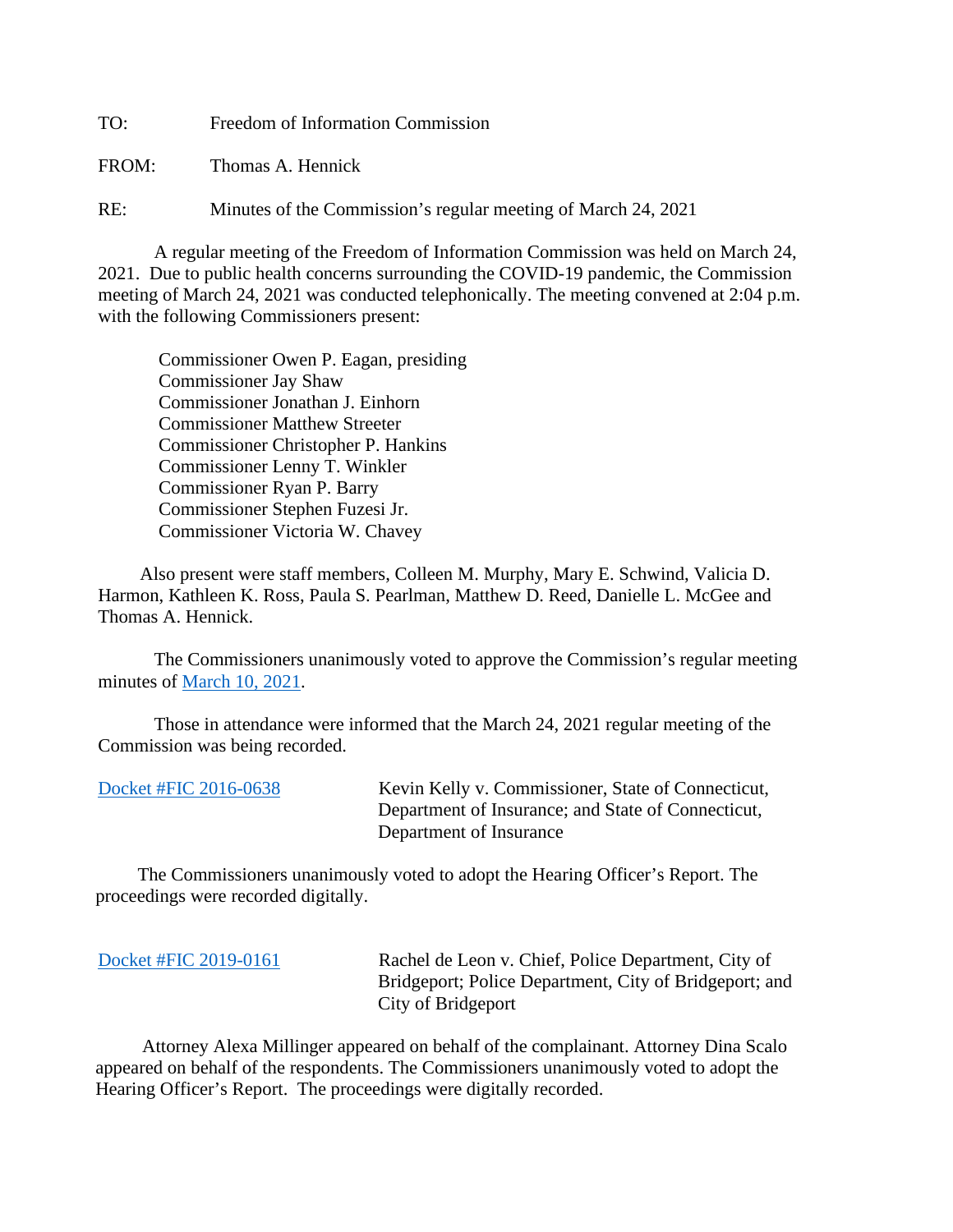[Docket #FIC 2019-0599](https://portal.ct.gov/-/media/FOI/FinalDecisions/2021/Mar24/2019-0599.pdf) Michael Sinnott v. Building Official, Town of Stratford; Office of the Building Official, Town of Stratford; and Town of Stratford

 Michael Sinnott appeared on his own behalf. Attorney Alfred Bruno appeared on behalf of the respondents. The Commissioners unanimously voted to adopt the Hearing Officer's Report. The proceedings were recorded digitally.

[Docket #FIC 2019-0725](https://portal.ct.gov/-/media/FOI/FinalDecisions/2021/Mar24/2019-0725.pdf) Jacqueline Hudson v. Principal, Martin Kellogg Middle School, Newington Public Schools; Martin Kellogg Middle School, Newington Public Schools; and Newington Public Schools

 The Commissioners unanimously voted to adopt the Hearing Officer's Report. The proceedings were recorded digitally.

[Docket #FIC 2020-0109](https://portal.ct.gov/-/media/FOI/FinalDecisions/2021/Mar24/2020-0109.pdf) Kathryn Zandri v. Chairman, Town Council, Town of Prospect; Town Council, Town of Prospect; and Town of Prospect

 The Commissioners unanimously voted to adopt the Hearing Officer's Report. The proceedings were recorded digitally.

[Docket #FIC 2020-0154](https://portal.ct.gov/-/media/FOI/FinalDecisions/2021/Mar24/2020-0154.pdf) John Cilio v. Chairman, Senior Housing Commission, Town of Sherman; and Town of Sherman

 John Cilio appeared on his own behalf. Don Lowe appeared on behalf of the respondents. The Commissioners unanimously voted to amend the Hearing Officer's Report. The Commissioners unanimously voted to adopt the Hearing Officer's Report as amended. \* The proceedings were digitally recorded.

 Colleen M. Murphy and Attorney Valicia D. Harmon reported on the Supreme Court opinion in *City of Meriden et al. v. Freedom of Information Commission et al.*  [\(SC 20378\)](https://portal.ct.gov/-/media/FOI/CourtDecisions/CD2021/Meriden-v-FOIC-Supreme-CT-3-12-21.pdf) (March 12, 2021).

 Colleen M. Murphy and Attorney Paula S. Pearlman reported on the Superior Court Decision in *Lowthert v. Freedom of Information Commission*, Docket # [HHBCV176041629S](http://civilinquiry.jud.ct.gov/DocumentInquiry/DocumentInquiry.aspx?DocumentNo=20342113) (March 5, 2021), Commission's Motion for Clarification dated March 10, 2021, and [Court Order](http://civilinquiry.jud.ct.gov/DocumentInquiry/DocumentInquiry.aspx?DocumentNo=20367366) dated March 10, 2021.

Colleen M. Murphy reported that Commission staff is continuing to refine its process for holding remote video hearings and that all remote hearings should be done with video by the end of April.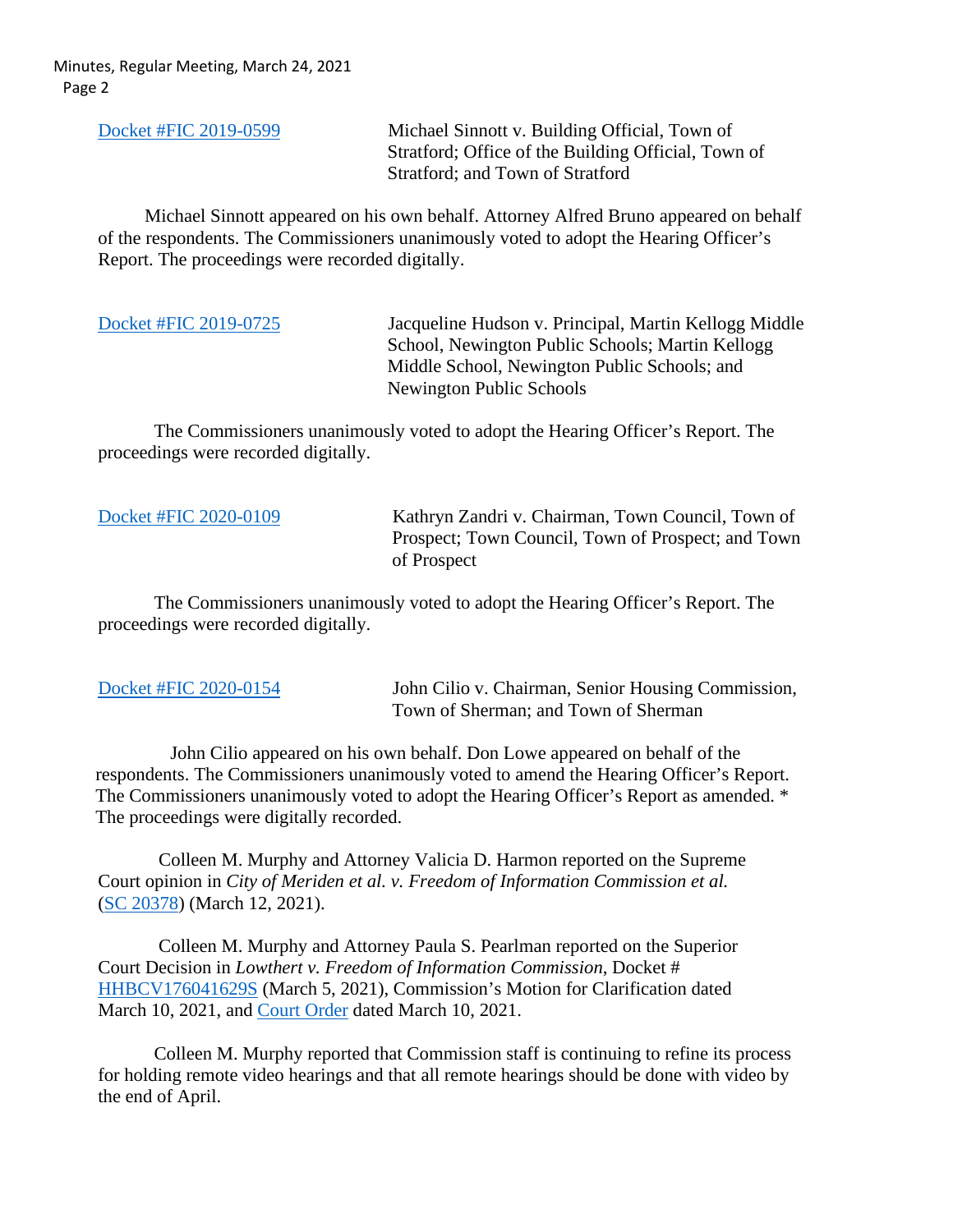Colleen M. Murphy reported that the relocation of Commission offices is scheduled for May 28, 2021. Attorney Murphy reported that the process of organizing for the move had begun, that there would be no contested case hearings scheduled the last two weeks of May and that the Commission meeting scheduled for May 26 would be cancelled.

Paula S. Pearlman reported on several pieces of proposed legislation of interest to the Commission including several codifying the use of virtual platforms to hold meetings of public agencies.

Colleen M. Murphy reported that new Staff Attorney Charles Hyde would be joining the staff on March 26. Attorney Murphy also reported that the agency was working to fill its current vacancy with a Staff Attorney II position.

The meeting was adjourned at 3:12 p.m.

Thomas A. Hennick MINREGmeeting 03242021/tah/03252021

\* See attached for amendments

 $\mathcal{L}_\text{max}$  and  $\mathcal{L}_\text{max}$  and  $\mathcal{L}_\text{max}$  and  $\mathcal{L}_\text{max}$